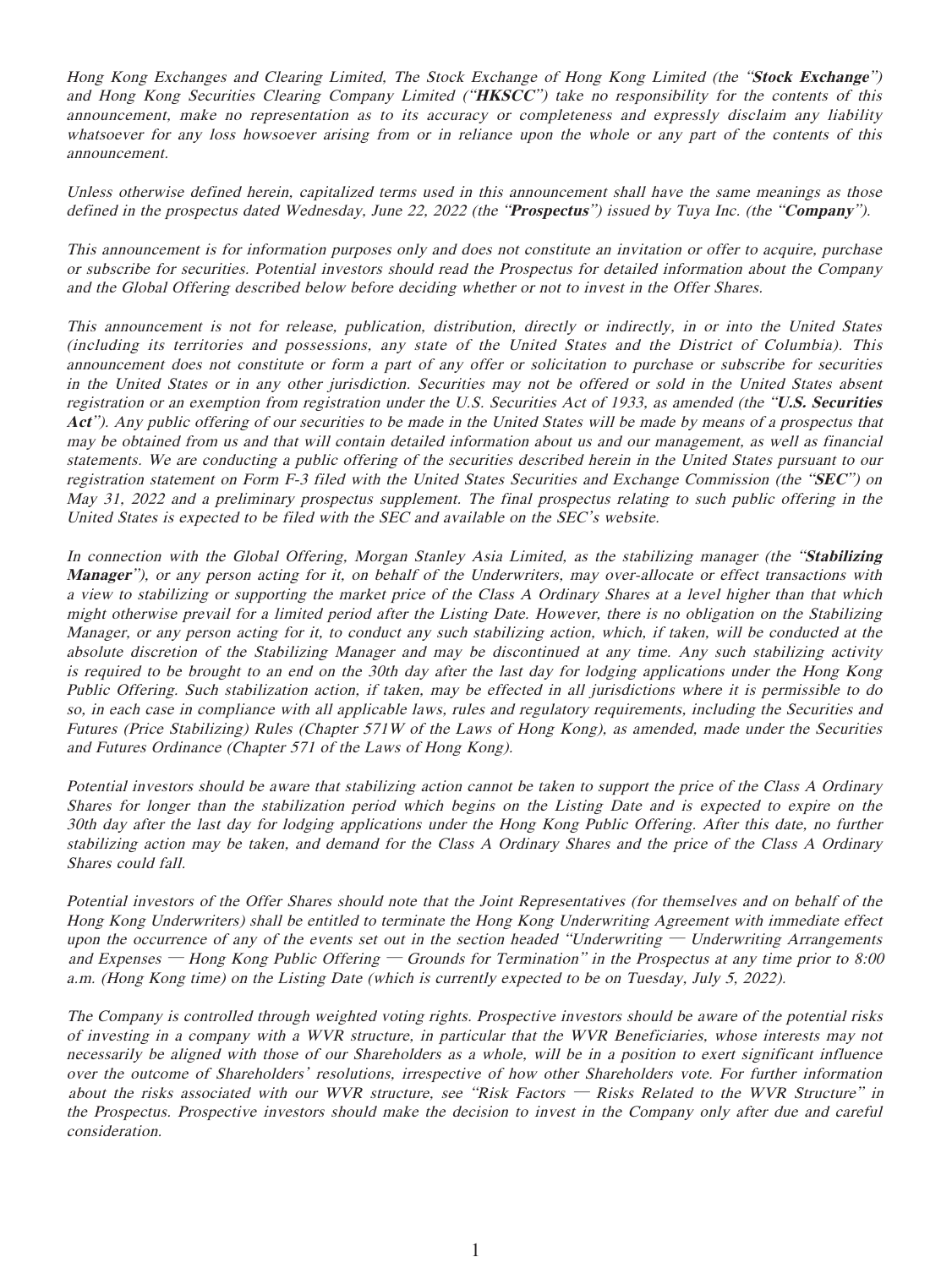

(A company controlled through weighted voting rights and incorporated in the Cayman Islands with limited liability)

# **GLOBAL OFFERING**

| <b>Number of Offer Shares under</b><br>the Global Offering | $\ddot{\cdot}$ | 7,300,000 Offer Shares (subject to<br>the Over-allotment Option)                                                                                                                                                                                                                             |
|------------------------------------------------------------|----------------|----------------------------------------------------------------------------------------------------------------------------------------------------------------------------------------------------------------------------------------------------------------------------------------------|
| <b>Number of Hong Kong Offer Shares</b>                    |                | 730,000 Offer Shares<br>(subject to reallocation)                                                                                                                                                                                                                                            |
| <b>Number of International Offer Shares</b>                |                | 6,570,000 Offer Shares (subject to<br>reallocation and the Over-allotment<br><b>Option</b> )                                                                                                                                                                                                 |
| <b>Maximum Public Offer Price</b>                          |                | HK\$22.80 per Offer Share plus brokerage<br>of $1\%$ , SFC transaction levy of $0.0027\%$ ,<br>the Stock Exchange trading fee of<br>0.005% and Financial Reporting Council<br>transaction levy of $0.00015\%$<br>(payable in full on application in<br>Hong Kong dollars, subject to refund) |
| Nominal value :                                            |                | US\$0.00005 per Offer Share                                                                                                                                                                                                                                                                  |
| <b>Stock code</b>                                          | $\ddot{\cdot}$ | 2391                                                                                                                                                                                                                                                                                         |

**Joint Sponsors**

BofA SECURITIES **Morgan Stanley O CICC中金公司** 

**Joint Global Coordinators, Joint Bookrunners and Joint Lead Managers**

**O CICC中金公司** 

Morgan Stanley

BofA SECURITIES

**Joint Bookrunners and Joint Lead Managers**

公招银国际

B 老虎證券

\* For identification purposes only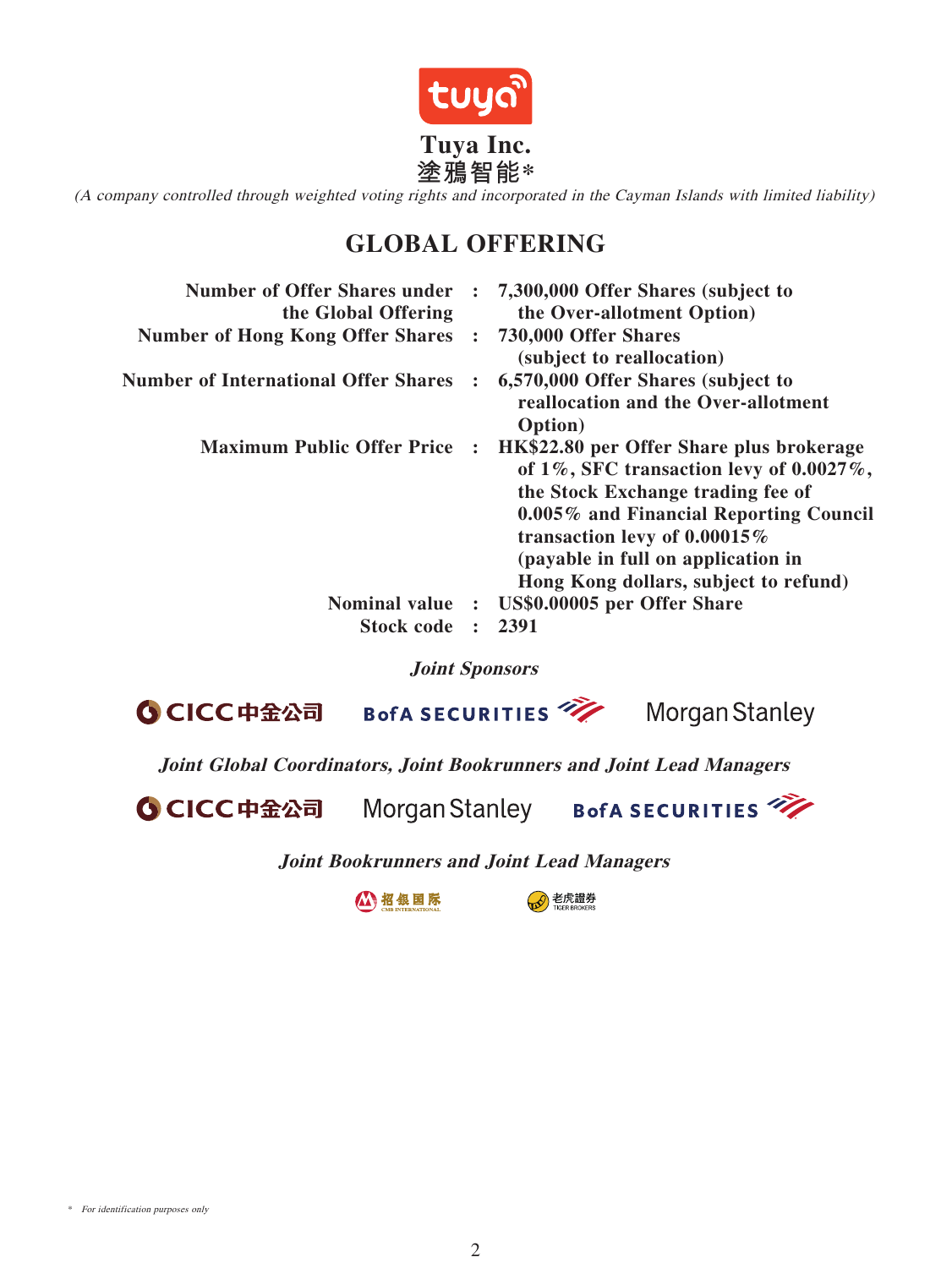# **IMPORTANT NOTICE TO INVESTORS: FULLY ELECTRONIC APPLICATION PROCESS**

We have adopted a fully electronic application process for the Hong Kong Public Offering. We will not provide printed copies of the Prospectus or any printed copies of any application forms for use by the public.

The Prospectus is available at the website of the Stock Exchange at **www.hkexnews.hk** under the "HKEXnews > New Listings > New Listing Information" section, and our website at **ir.tuya.com**. If you require a printed copy of the Prospectus, you may download and print from the website addresses above.

To apply for the Hong Kong Offer Shares, you may:

- (1) apply online through the **White Form eIPO** service at **www.eipo.com.hk**; or
- (2) apply through **CCASS EIPO** service to electronically cause HKSCC Nominees to apply on your behalf, including by:
	- (i) instructing your **broker** or **custodian** who is a CCASS Clearing Participant or a CCASS Custodian Participant to give **electronic application instructions** via CCASS terminals to apply for Hong Kong Offer Shares on your behalf; or
	- (ii) (if you are an existing **CCASS Investor Participant**) giving **electronic application instructions** through the CCASS Internet System (**https://ip.ccass.com**) or through the CCASS Phone System by calling +852 2979 7888 (using the procedures in HKSCC's "An Operating Guide for Investor Participants" in effect from time to time). HKSCC can also input **electronic application instructions** for CCASS Investor Participants through HKSCC's Customer Service Centre at 1/F, One & Two Exchange Square, 8 Connaught Place, Central, Hong Kong by completing an input request form.

We will not provide any physical channels to accept any application for the Hong Kong Offer Shares by the public. The contents of the electronic version of the Prospectus are identical to the printed prospectus as registered with the Registrar of Companies in Hong Kong pursuant to Section 342C of the Companies (Winding Up and Miscellaneous Provisions) Ordinance (Chapter 32 of the Laws of Hong Kong).

If you are an **intermediary**, **broker** or **agent**, please remind your customers, clients or principals, as applicable, that the Prospectus is available online at the website addresses above.

Please refer to the section headed "How to Apply for Hong Kong Offer Shares" in the Prospectus for further details of the procedures through which you can apply for the Hong Kong Offer Shares electronically.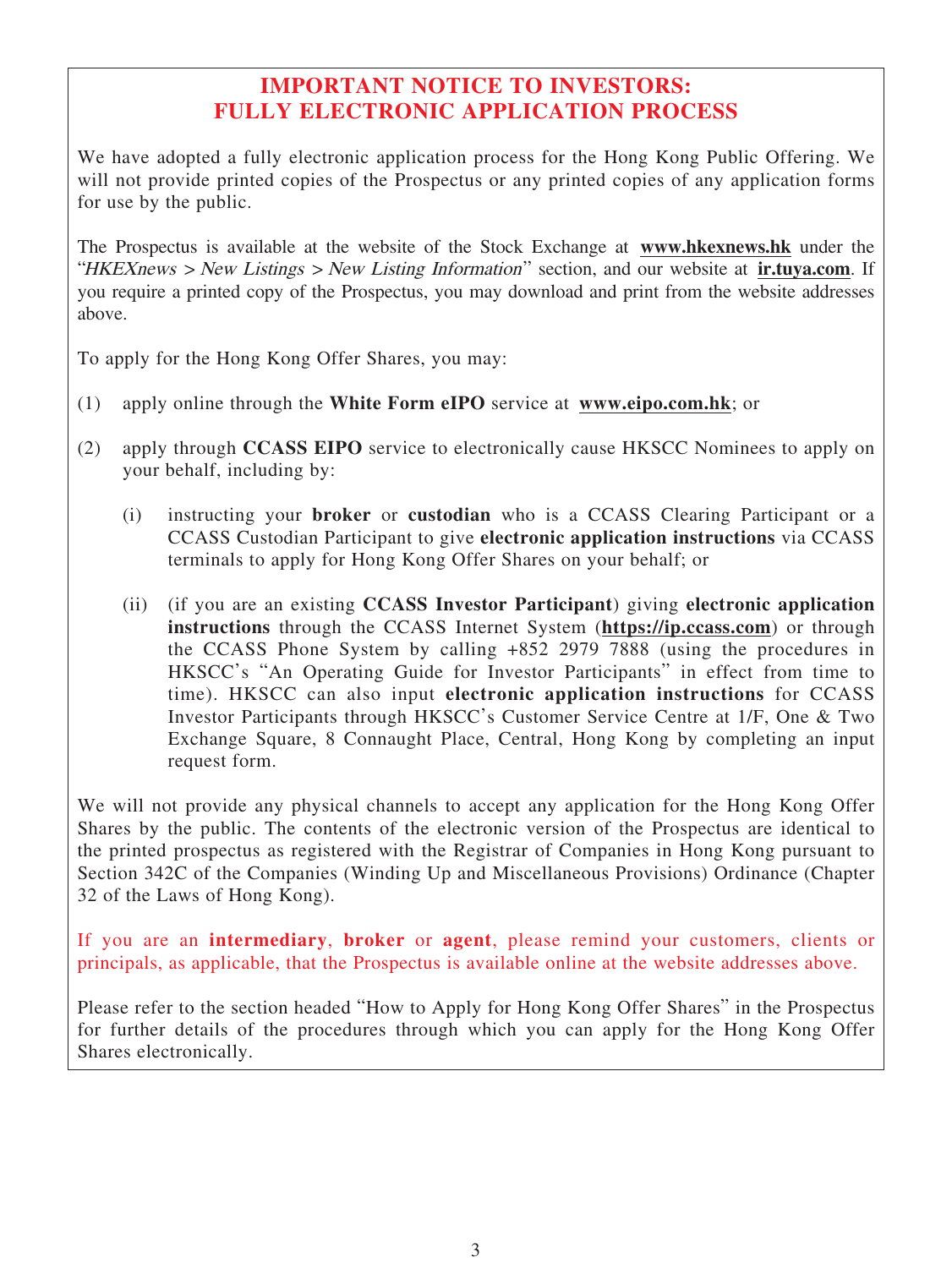Your application through the **White Form eIPO** service or the **CCASS EIPO** service must be for a minimum of 200 Hong Kong Offer Shares and in one of the numbers set out in the table. You are required to pay the amount next to the number you select.

# **Tuya Inc. (HK\$22.80 per Hong Kong Offer Share) NUMBER OF HONG KONG OFFER SHARES THAT MAY BE APPLIED FOR AND PAYMENTS**

| No. of<br><b>Hong Kong</b><br><b>Offer Shares</b><br>applied for | Amount<br>payable on<br>application<br>HK\$ | No. of<br><b>Hong Kong</b><br><b>Offer Shares</b><br>applied for | Amount<br>payable on<br>application<br>HK\$ | No. of<br><b>Hong Kong</b><br><b>Offer Shares</b><br>applied for | Amount<br>payable on<br>application<br>HK\$ | No. of<br><b>Hong Kong</b><br><b>Offer Shares</b><br>applied for | Amount<br>payable on<br>application<br>HK\$ |
|------------------------------------------------------------------|---------------------------------------------|------------------------------------------------------------------|---------------------------------------------|------------------------------------------------------------------|---------------------------------------------|------------------------------------------------------------------|---------------------------------------------|
| 200                                                              | 4,605.96                                    | 4,000                                                            | 92,119.16                                   | 35,000                                                           | 806,042.65                                  | 160,000                                                          | 3,684,766.37                                |
| 400                                                              | 9,211.92                                    | 5,000                                                            | 115,148.95                                  | 40,000                                                           | 921,191.59                                  | 180,000                                                          | 4,145,362.17                                |
| 600                                                              | 13,817.87                                   | 6,000                                                            | 138, 178. 74                                | 45,000                                                           | 1,036,340.54                                | 200,000                                                          | 4,605,957.96                                |
| 800                                                              | 18,423.83                                   | 7,000                                                            | 161,208.53                                  | 50,000                                                           | 1,151,489.49                                | 220,000                                                          | 5,066,553.75                                |
| 1,000                                                            | 23,029.79                                   | 8,000                                                            | 184,238.31                                  | 60,000                                                           | 1,381,787.39                                | 240,000                                                          | 5,527,149.55                                |
| 1,200                                                            | 27,635.75                                   | 9,000                                                            | 207, 268.11                                 | 70,000                                                           | 1,612,085.28                                | 260,000                                                          | 5,987,745.35                                |
| 1,400                                                            | 32,241.71                                   | 10,000                                                           | 230,297.90                                  | 80,000                                                           | 1,842,383.19                                | 280,000                                                          | 6,448,341.15                                |
| 1,600                                                            | 36,847.65                                   | 15,000                                                           | 345,446.84                                  | 90,000                                                           | 2,072,681.08                                | 300,000                                                          | 6,908,936.94                                |
| 1,800                                                            | 41,453.62                                   | 20,000                                                           | 460,595.79                                  | 100,000                                                          | 2,302,978.98                                | 320,000                                                          | 7,369,532.73                                |
| 2,000                                                            | 46,059.58                                   | 25,000                                                           | 575,744.75                                  | 120,000                                                          | 2,763,574.77                                | 340,000                                                          | 7,830,128.53                                |
| 3,000                                                            | 69,089.37                                   | 30,000                                                           | 690,893.70                                  | 140,000                                                          | 3,224,170.57                                | $365,000^{(1)}$                                                  | 8,405,873.27                                |

(1) Maximum number of Hong Kong Offer Shares you may apply for.

No application for any other number of the Hong Kong Offer Shares will be considered and any such application is liable to be rejected.

#### **THE LISTING APPLICATION**

We have applied to the Stock Exchange for the listing of, and permission to deal in, (i) the Class A Ordinary Shares in issue and to be issued pursuant to the Global Offering (including the additional Class A Ordinary Shares which may be issued pursuant to the exercise of the Over-allotment Option); (ii) the Class A Ordinary Shares to be issued pursuant to the 2015 Equity Incentive Plan; and (iii) the Class A Ordinary Shares that are issuable upon conversion of the Class B Ordinary Shares on a one to one basis.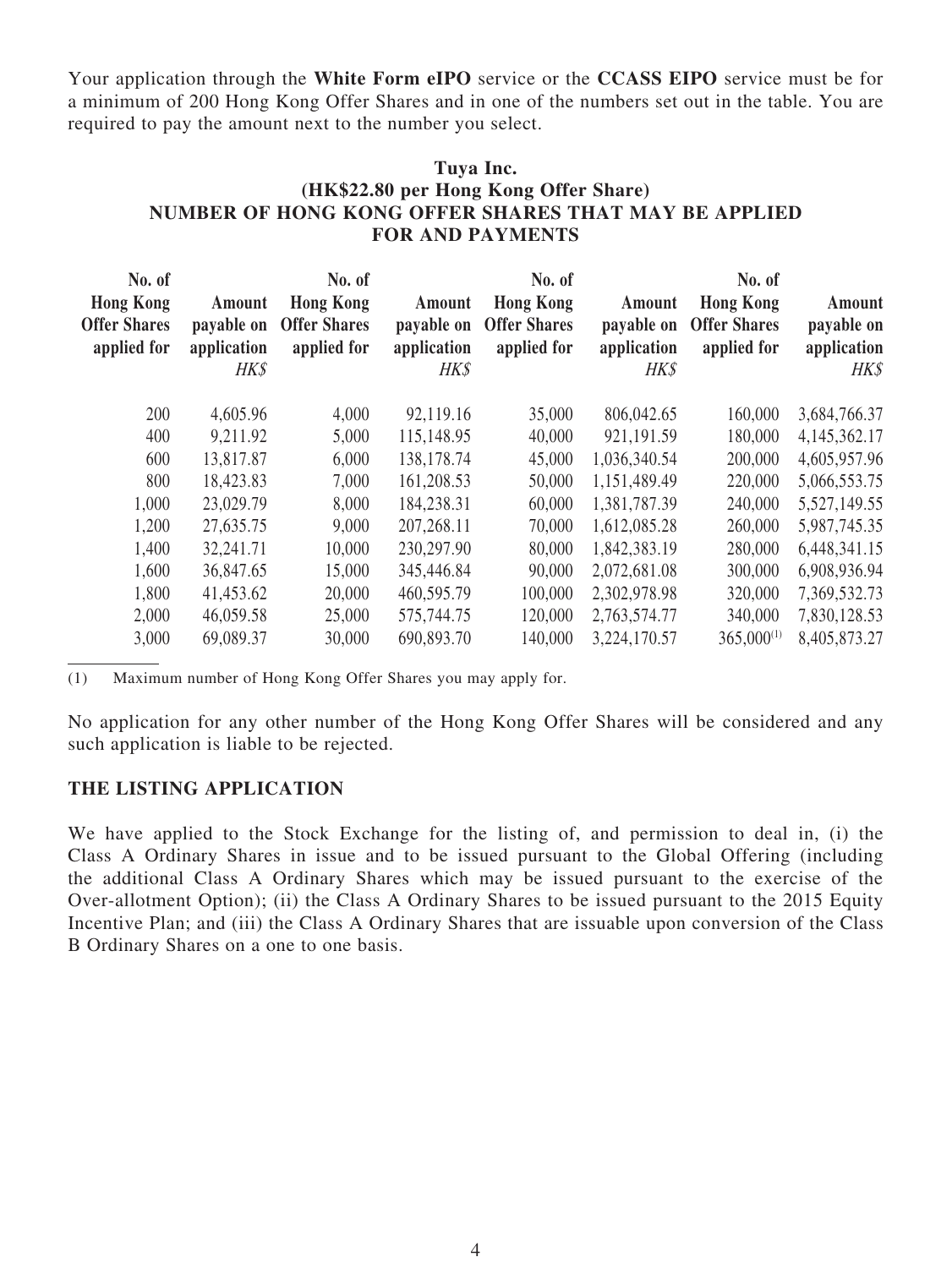# **STRUCTURE OF THE GLOBAL OFFERING**

The Global Offering comprises:

- the Hong Kong Public Offering of initially 730,000 Offer Shares (subject to reallocation) in Hong Kong, representing 10% of the total number of Offer Shares initially available under the Global Offering; and
- the International Offering of initially 6,570,000 Offer Shares (subject to reallocation and the Over-allotment Option), representing 90% of the total number of Offer Shares initially available under the Global Offering.

The allocation of the Offer Shares between the Hong Kong Public Offering and the International Offering will be subject to reallocation as described in the section headed "Structure of the Global Offering" in the Prospectus.

In particular, subject to the requirements under Practice Note 18 of the Listing Rules and Guidance Letter HKEX-GL91-18, the Joint Representatives may, at their discretion, reallocate Offer Shares from the International Offering to the Hong Kong Public Offering to satisfy valid applications under the Hong Kong Public Offering. In accordance with Guidance Letter HKEX-GL91-18 issued by the Stock Exchange, if such allocation is done other than pursuant to the Practice Note 18 of the Listing Rules, the maximum total number of Offer Shares that may be allocated to the Hong Kong Public Offering following such reallocation shall be not more than double the number of Offer Shares initially available to the Hong Kong Public Offering (i.e. 1,460,000 Offer Shares, representing 20% of the total number of Offer Shares initially available under the Global Offering).

In connection with the Global Offering, the Company is expected to grant the Over-allotment Option to the International Underwriters, exercisable by the Joint Representatives (on behalf of the International Underwriters) at any time from the Listing Date until 30 days after the last day for lodging applications under the Hong Kong Public Offering, to require the Company to issue up to an aggregate of 1,095,000 Offer Shares, representing not more than 15% of the total number of Offer Shares initially available under the Global Offering, at the International Offer Price under the International Offering to, among other things, cover over-allocations in the International Offering, if any. In the event the Over-allotment Option is exercised, we will make an announcement which will be posted on the website of the Stock Exchange (**www.hkexnews.hk**) and on our website (**ir.tuya.com**), respectively.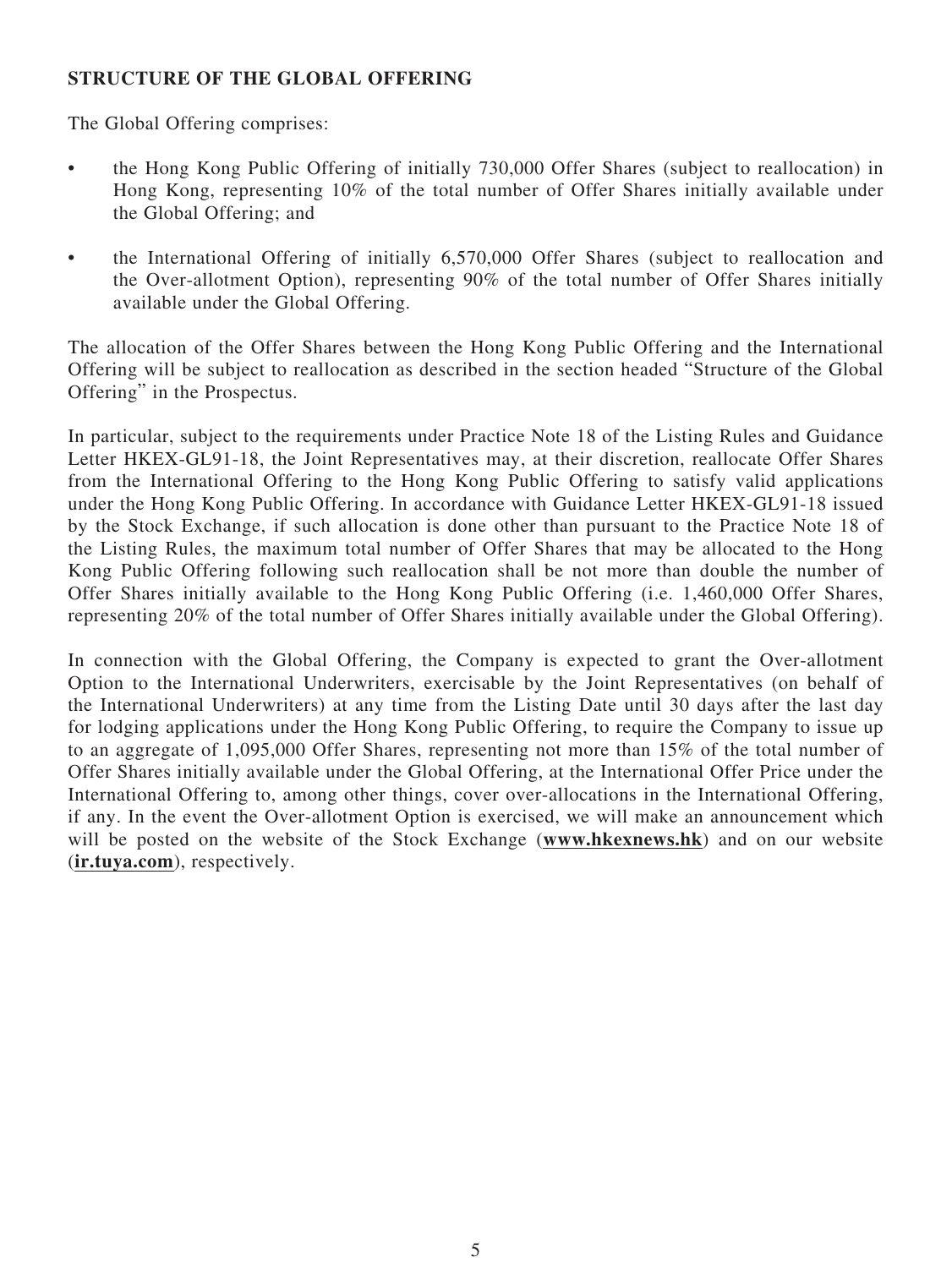# **PRICING**

The Public Offer Price will not be more than HK\$22.80 per Offer Share, unless otherwise announced as further explained in the section headed "Structure of the Global Offering" in the Prospectus. Applicants for the Offer Shares are required to pay, on application, the maximum Public Offer Price of HK\$22.80 per Offer Share together with brokerage of 1%, SFC transaction levy of 0.0027%, the Stock Exchange trading fee of 0.005% and Financial Reporting Council transaction levy of 0.00015%, subject to refund if the Public Offer Price as finally determined is less than HK\$22.80 per Offer Share.

#### **EXPECTED TIMETABLE**

|                                                                                                                                                                                                    | Wednesday, June 22, 2022 |
|----------------------------------------------------------------------------------------------------------------------------------------------------------------------------------------------------|--------------------------|
| Latest time for completing electronic applications under<br>the White Form eIPO service through                                                                                                    | Monday, June 27, 2022    |
|                                                                                                                                                                                                    | Monday, June 27, 2022    |
| Latest time for (a) completing payment for<br><b>White Form eIPO</b> applications by effecting<br>internet banking transfer(s) or PPS payment<br>transfer(s) and (b) giving electronic application | Monday, June 27, 2022    |

If you are instructing your **broker** or **custodian** who is a CCASS Clearing Participant or a CCASS Custodian Participant to give **electronic application instructions** via CCASS terminals to apply for the Hong Kong Offer Shares on your behalf, you are advised to contact your **broker** or **custodian** for the latest time for giving such instructions which may be different from the latest time as stated above.

|                                                                      | Monday, June 27, 2022 |
|----------------------------------------------------------------------|-----------------------|
| Expected Price Determination DateMonday, June 27, 2022               |                       |
| Announcement of (i) the Public Offer Price and                       |                       |
| International Offer Price; (ii) the level                            |                       |
| of indication of interest in the International Offering;             |                       |
| (iii) the level of applications in the Hong Kong                     |                       |
| Public Offering; and (iv) the basis of allocation of                 |                       |
| the Hong Kong Offer Shares under the Hong Kong                       |                       |
| Public Offering on our Company's website                             |                       |
| at <b>ir.tuya.com</b> and the website of the Hong Kong               |                       |
| Stock Exchange at www.hkexnews.hk on or before  Monday, July 4, 2022 |                       |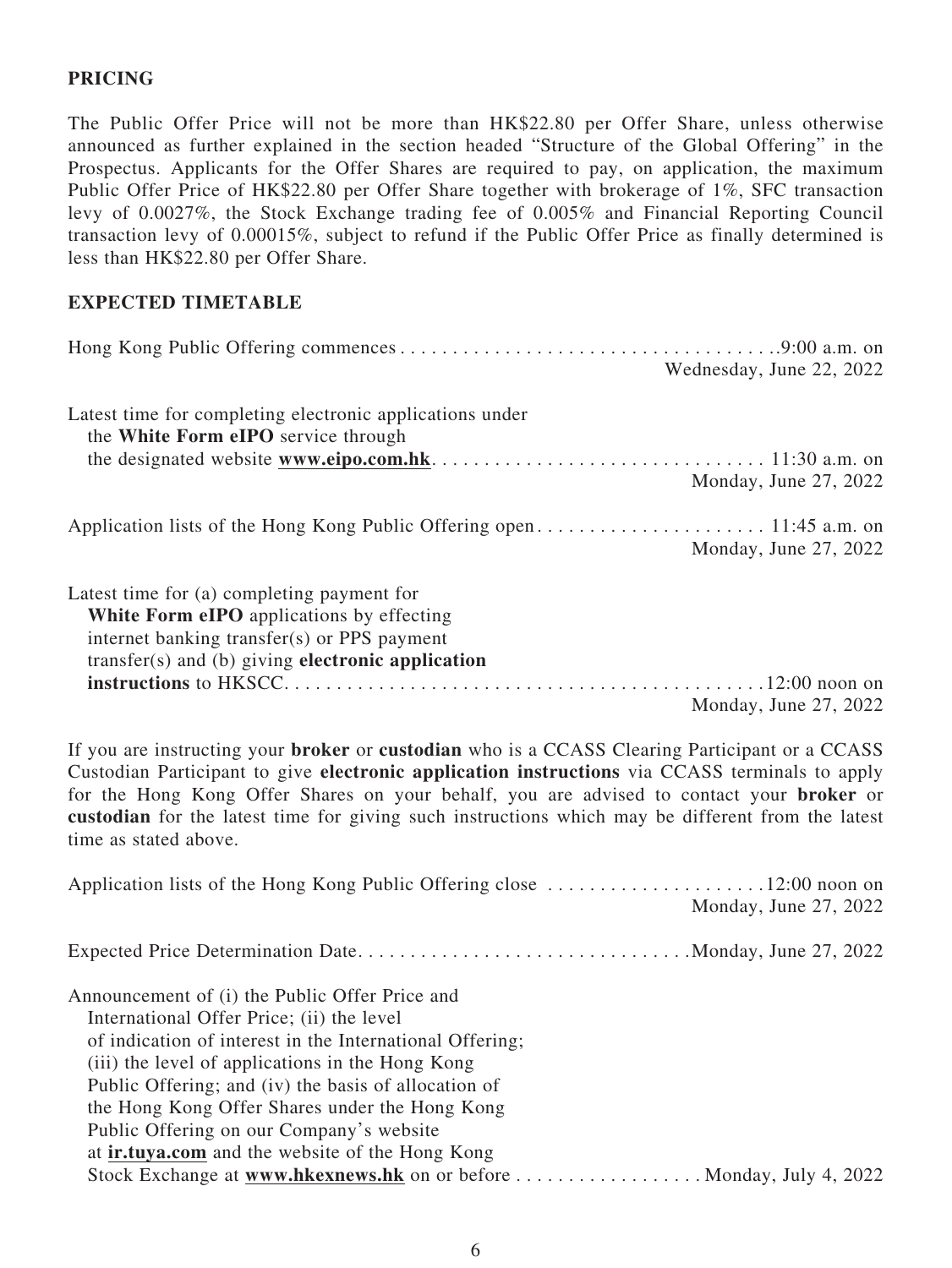Results of allocations in the Hong Kong Public Offering (with successful applicants' identification document numbers, where appropriate) to be available through a variety of channels, including:

| $\bullet$ | in the announcement to be posted on our website and                                                                  |
|-----------|----------------------------------------------------------------------------------------------------------------------|
|           | the website of the Stock Exchange at ir.tuya.com                                                                     |
|           |                                                                                                                      |
| $\bullet$ | Results of allocation for the Hong Kong Public                                                                       |
|           | Offering will be available at www.iporesults.com.hk                                                                  |
|           | (alternatively: English https://www.eipo.com.hk/en/Allotment;                                                        |
|           | Chinese https://www.eipo.com.hk/zh-hk/Allotment)                                                                     |
|           |                                                                                                                      |
|           | Monday, July 4, 2022                                                                                                 |
|           | to $12:00$ midnight on                                                                                               |
|           | Sunday, July 10, 2022                                                                                                |
| $\bullet$ | from the allocation results telephone                                                                                |
|           | enquiry by calling $+852$ 2862 8555                                                                                  |
|           | between 9:00 a.m. and 6:00 p.m. $\dots \dots \dots \dots \dots \dots \dots \dots \dots \dots$ . Monday, July 4, 2022 |
|           | to Thursday, July 7, 2022                                                                                            |
|           | Dispatch/collection of refund checks or White Form                                                                   |
|           | e-Refund payment instructions in respect of (i) wholly                                                               |
|           | or partially successful applications if the final                                                                    |
|           | Offer Price is less than the price payable on application                                                            |
|           | (if applicable) and (ii) wholly or partially unsuccessful                                                            |
|           | application under the Hong Kong Public Offering                                                                      |
|           |                                                                                                                      |
|           | Dispatch/collection of share certificates or deposit                                                                 |
|           | of share certificates into CCASS in respect of                                                                       |
|           | wholly or partially successful application under                                                                     |
|           | the Hong Kong Public Offering on or before Monday, July 4, 2022                                                      |
|           | Dealings in the Class A Ordinary Shares on                                                                           |
|           | the Hong Kong Stock Exchange expected                                                                                |
|           |                                                                                                                      |
|           |                                                                                                                      |

Note: Unless otherwise stated, all times and dates refer to Hong Kong local times and dates.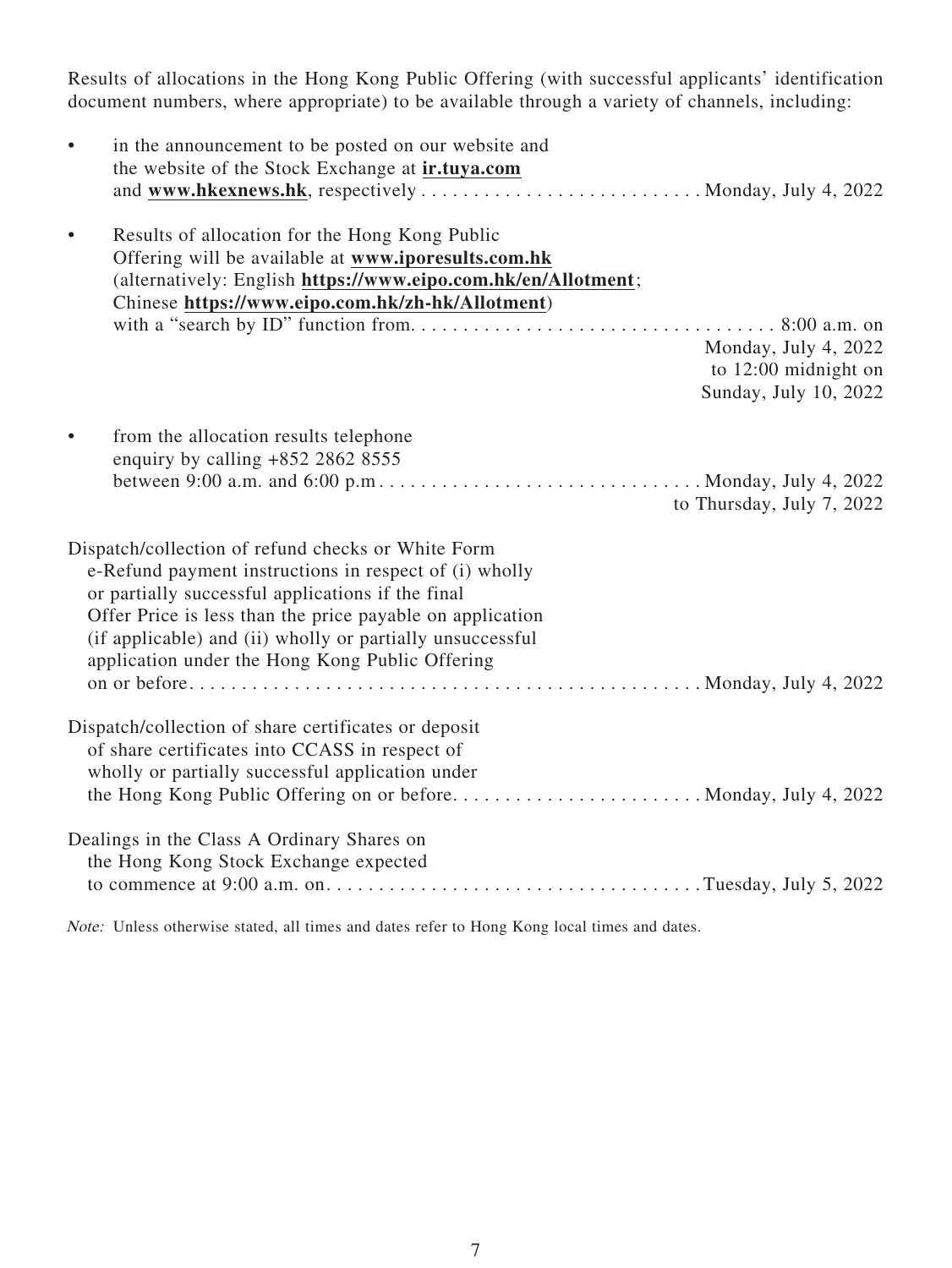# **SETTLEMENT**

Subject to the granting of the listing of, and permission to deal in, the Class A Ordinary Shares on the Stock Exchange and compliance with the stock admission requirements of HKSCC, the Class A Ordinary Shares will be accepted as eligible securities by HKSCC for deposit, clearance and settlement in CCASS with effect from the date of commencement of dealings in the Class A Ordinary Shares on the Stock Exchange or on any other date as determined by HKSCC. Settlement of transactions between participants of the Stock Exchange is required to take place in CCASS on the second settlement day after any trading day. All activities under CCASS are subject to the General Rules of CCASS and CCASS Operational Procedures in effect from time to time. All necessary arrangements have been made to enable the Class A Ordinary Shares to be admitted into CCASS.

Investors should seek the advice of their stockbroker or other professional advisor for details of the settlement arrangements as such arrangements may affect their rights and interests.

# **ELECTRONIC APPLICATION CHANNELS**

#### **Applying through the White Form eIPO Service**

You may submit your application through the **White Form eIPO** service at **www.eipo.com.hk** (24 hours daily, except on the last application day) from 9:00 a.m. on Wednesday, June 22, 2022 until 11:30 a.m. on Monday, June 27, 2022 and the latest time for completing full payment of application monies in respect of such applications will be 12:00 noon on Monday, June 27, 2022, the last day for applications, or such later time as described in the section headed "How to Apply for Hong Kong Offer Shares — 10. Effect of Bad Weather and Extreme Conditions on the Opening and Closing of the Application Lists" in the Prospectus.

#### **CCASS EIPO**

CCASS Clearing/Custodian Participants can input **electronic application instructions** at the following times on the following dates:

| Wednesday, June 22, 2022 – 9:00 a.m. to 8:30 p.m. |  |
|---------------------------------------------------|--|
| Thursday, June 23, 2022 – 8:00 a.m. to 8:30 p.m.  |  |
| Friday, June 24, 2022 - 8:00 a.m. to 8:30 p.m.    |  |
| Monday, June, 27, 2022 - 8:00 a.m. to 12:00 noon  |  |

CCASS Investor Participants can input **electronic application instructions** from 9:00 a.m. on Wednesday, June 22, 2022 until 12:00 noon on Monday, June 27, 2022 (24 hours daily, except on Monday, June 27, 2022, the last day for applications).

The latest time for inputting your **electronic application instructions** will be 12:00 noon on Monday, June 27, 2022, the last day for applications, or such later time as described in "How to Apply for Hong Kong Offer Shares – 10. Effect of Bad Weather and Extreme Conditions on the Opening and Closing of the Application Lists" in the Prospectus.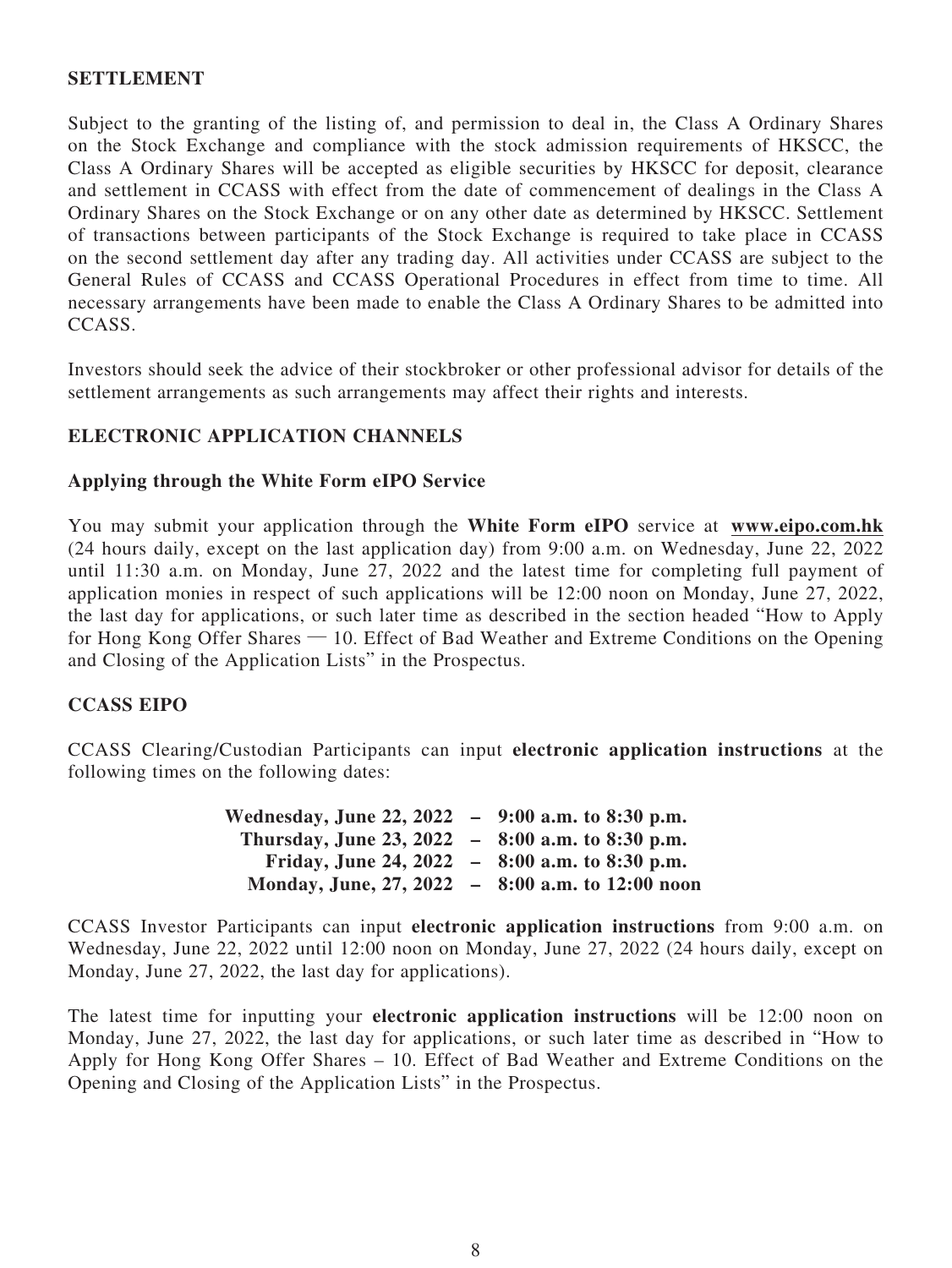If you are instructing your broker or custodian who is a CCASS Clearing Participant or a CCASS Custodian Participant to give **electronic application instructions** via CCASS terminals to apply for the Hong Kong Offer Shares on your behalf, you are advised to contact your broker or custodian for the latest time for giving such instructions which may be different from the latest time as stated above.

Please refer to the sections headed "Structure of the Global Offering" and "How to Apply for Hong Kong Offer Shares" of the Prospectus for details of the conditions and procedures of the Hong Kong Public Offering.

Note:

(1) The times in this subsection are subject to change as HKSCC may determine from time to time with prior notification to CCASS Clearing Participants, CCASS Custodian Participants and/or CCASS Investor Participants.

# **PUBLICATION OF RESULTS**

We expect to announce the pricing of the Offer Shares on Monday, July 4, 2022 on our website at **ir.tuya.com** and the website of the Stock Exchange at **www.hkexnews.hk**.

We expect to announce the level of indications of interest in the International Offering, the level of applications in the Hong Kong Public Offering and the basis of allocations of the Hong Kong Offer Shares on Monday, July 4, 2022 on our website at **ir.tuya.com** and the website of the Stock Exchange at **www.hkexnews.hk**.

The results of allocations and the Hong Kong identity card/passport/Hong Kong business registration numbers of successful applicants (where applicable) under the Hong Kong Public Offering will be available through a variety of channels at the times and date and in the manner specified in the section headed "How to Apply for Hong Kong Offer Shares — 11. Publication of Results" in the Prospectus.

If an application is rejected, not accepted or accepted in part only, or if the Public Offer Price as finally determined is less than the maximum Public Offer Price per Offer Share (excluding brokerage, SFC transaction levy, Financial Reporting Council transaction levy and Stock Exchange trading fee payable thereon) paid on application, or if the conditions of the Global Offering as set out in the section headed "Structure of the Global Offering — Conditions of the Global Offering" in the Prospectus are not satisfied or if any application is revoked, the application monies, or the appropriate portion thereof, together with the related brokerage, SFC transaction levy, Financial Reporting Council transaction levy and Stock Exchange trading fee, will be refunded, without interest. Any refund of the application monies will be made on or before Monday, July 4, 2022.

No temporary documents of title will be issued in respect of the Offer Shares and no receipt will be issued for sums paid on application. Share certificates will only become valid at 8:00 a.m. on Tuesday, July 5, 2022 (Hong Kong time), provided that the Global Offering has become unconditional in all respects and neither of the Underwriting Agreements has been terminated in accordance with their respective terms at or before that time. Investors who trade Class A Ordinary Shares on the basis of publicly available allocation details or prior to the receipt of the share certificates or prior to the share certificates becoming valid do so at their own risk.